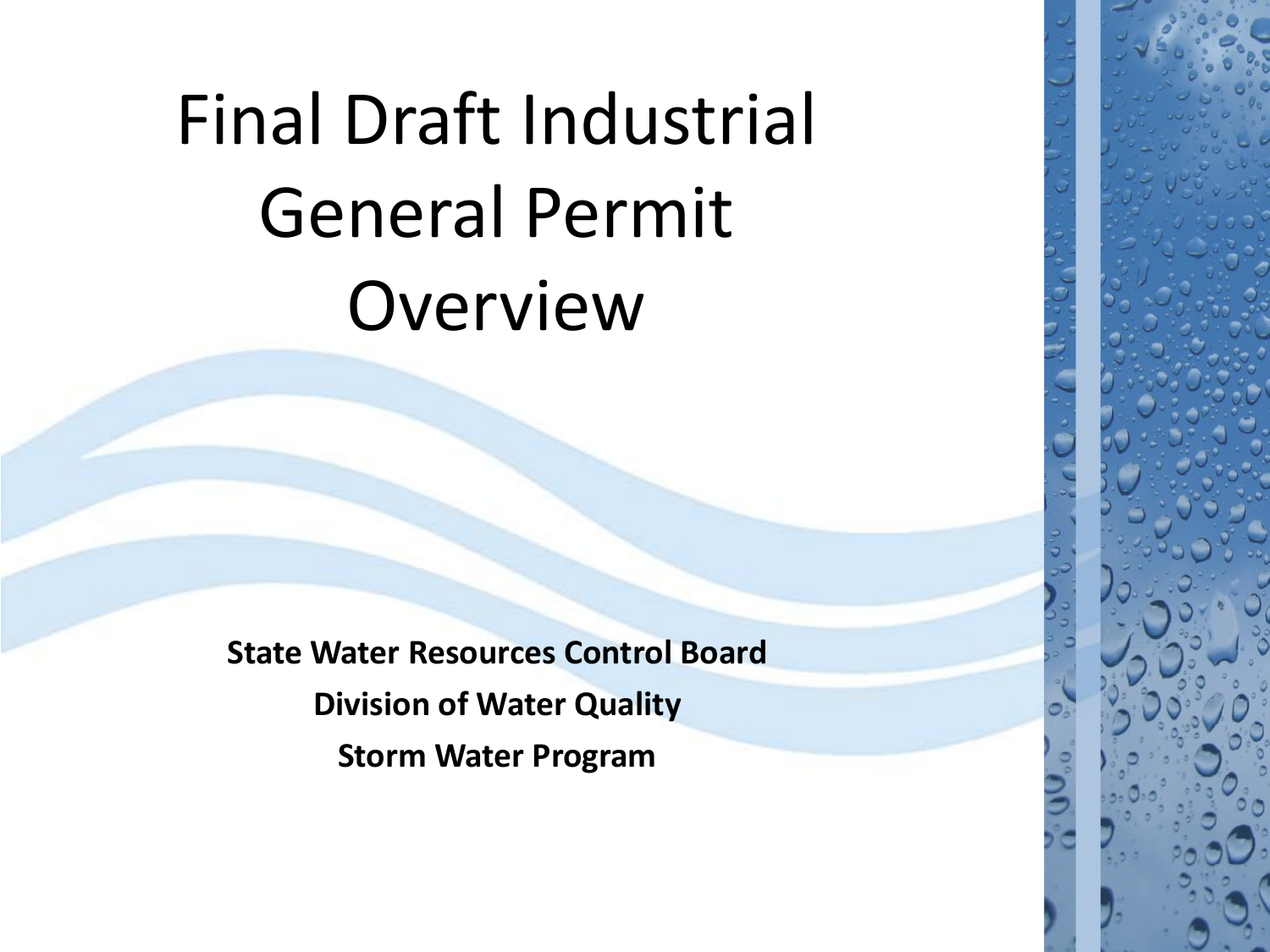## Performance Based Model **Goals**

## Improved Data Quality

## Incentives and Flexibility

## Reduce Compliance Costs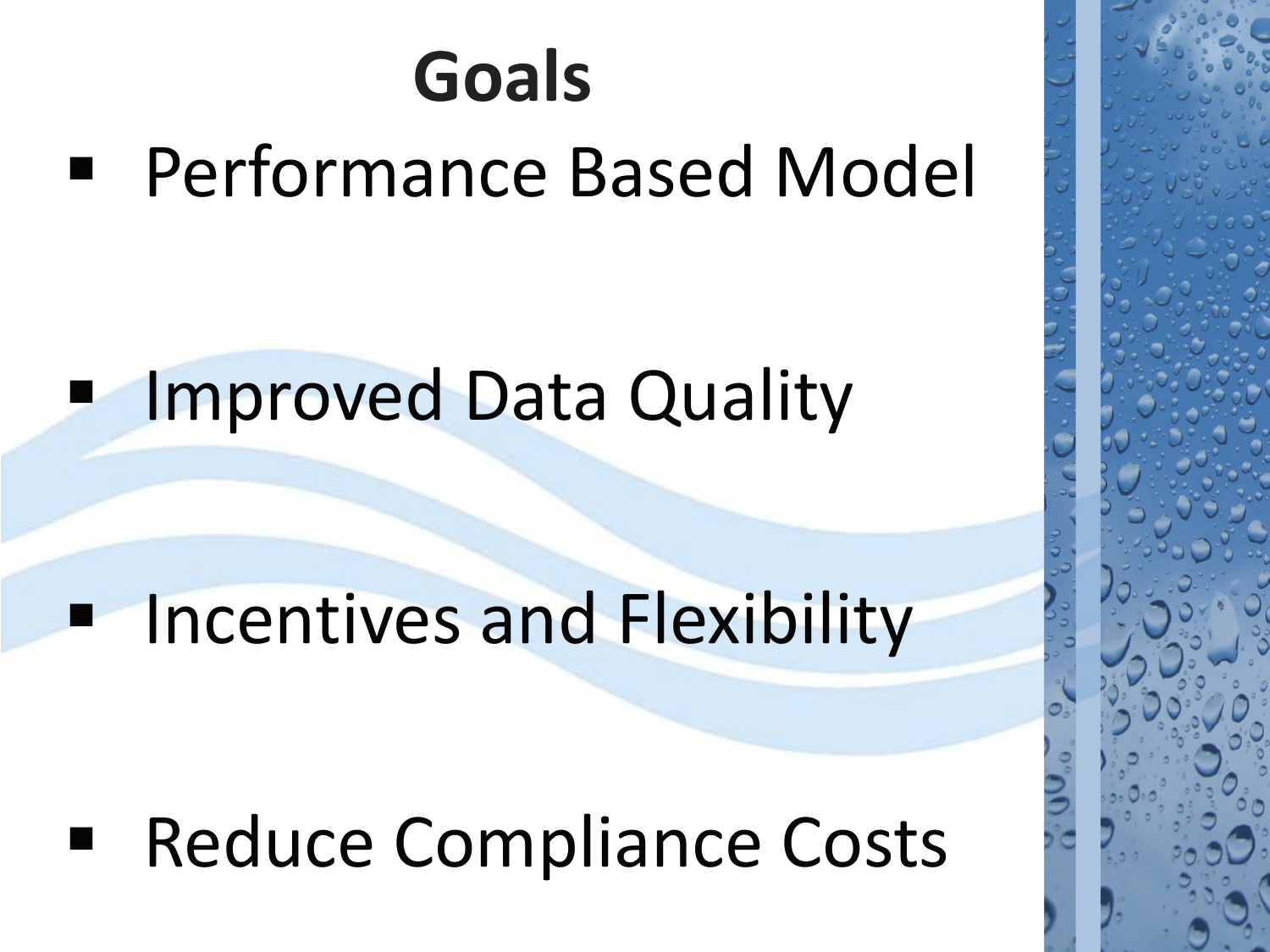## **Industrial General Permit Timeline**

| 1991      | Board adopted first industrial general permit                                      |
|-----------|------------------------------------------------------------------------------------|
| 1997      | Board adopted second industrial general permit                                     |
| 2003      | Board Hearing on 1 <sup>st</sup> draft of industrial general<br>permit             |
| 2005      | Board Hearing on 2 <sup>nd</sup> draft permit                                      |
| 2005      | Board convened a Blue Ribbon Panel of Experts                                      |
| 2006      | Blue Ribbon Panel of Experts completed report on<br><b>Numeric Effluent Limits</b> |
| 2006-2009 | Board delayed development of 3rd draft permit<br>(SMARTS, CGP)                     |
| 2011      | Board Hearing on 3rd draft permit                                                  |
| 2012      | Board Hearing on 4 <sup>th</sup> draft permit                                      |
| 2013      | August 21, 2013 - Board Hearing on final draft of<br>the industrial general permit |
|           |                                                                                    |

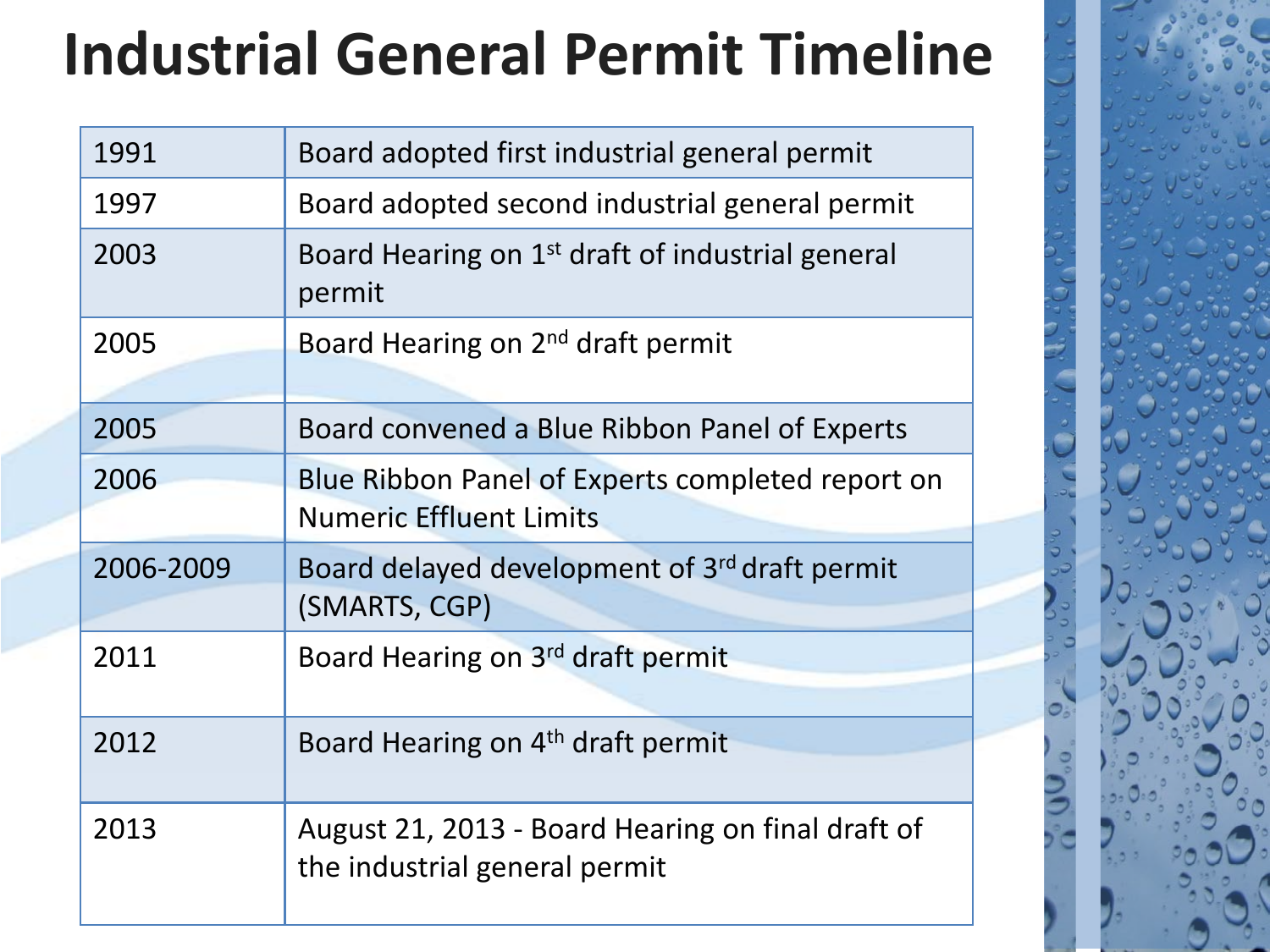## **Significant Changes from Previous Draft Permit**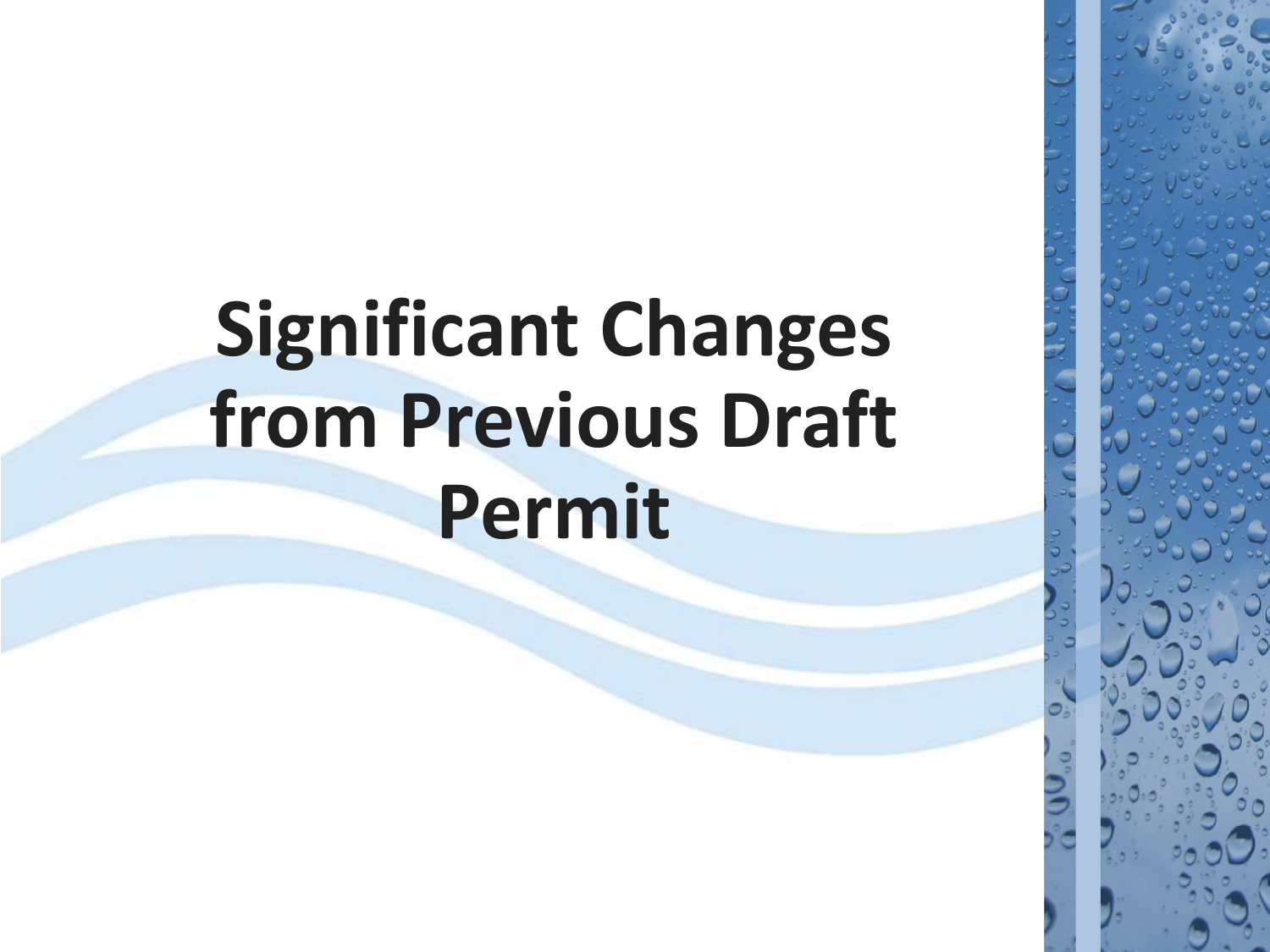## **Requirements for Receiving Permit Coverage, Section II**

 The Draft Permit clarifies that the Discharger may appoint a "Duly Authorized Representative" for submittal of all documents other than Permit Registration Documents

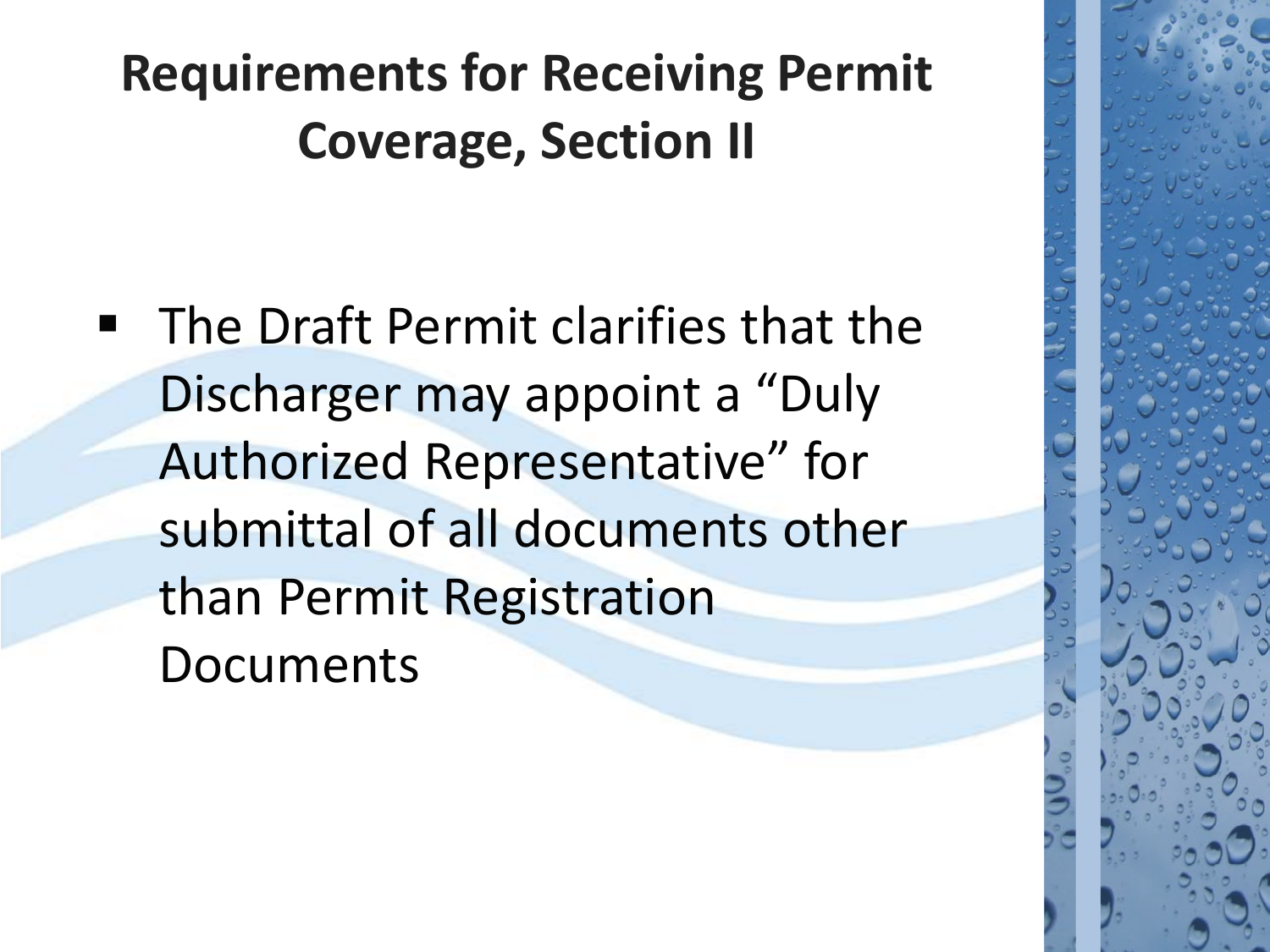## **Requirements for Receiving Permit Coverage, Section II**

 Language added allowing Dischargers to redact trade secrets for required electronic submittals in SMARTS

 Un-redacted paper copies due within 30 days to the Regional Water Board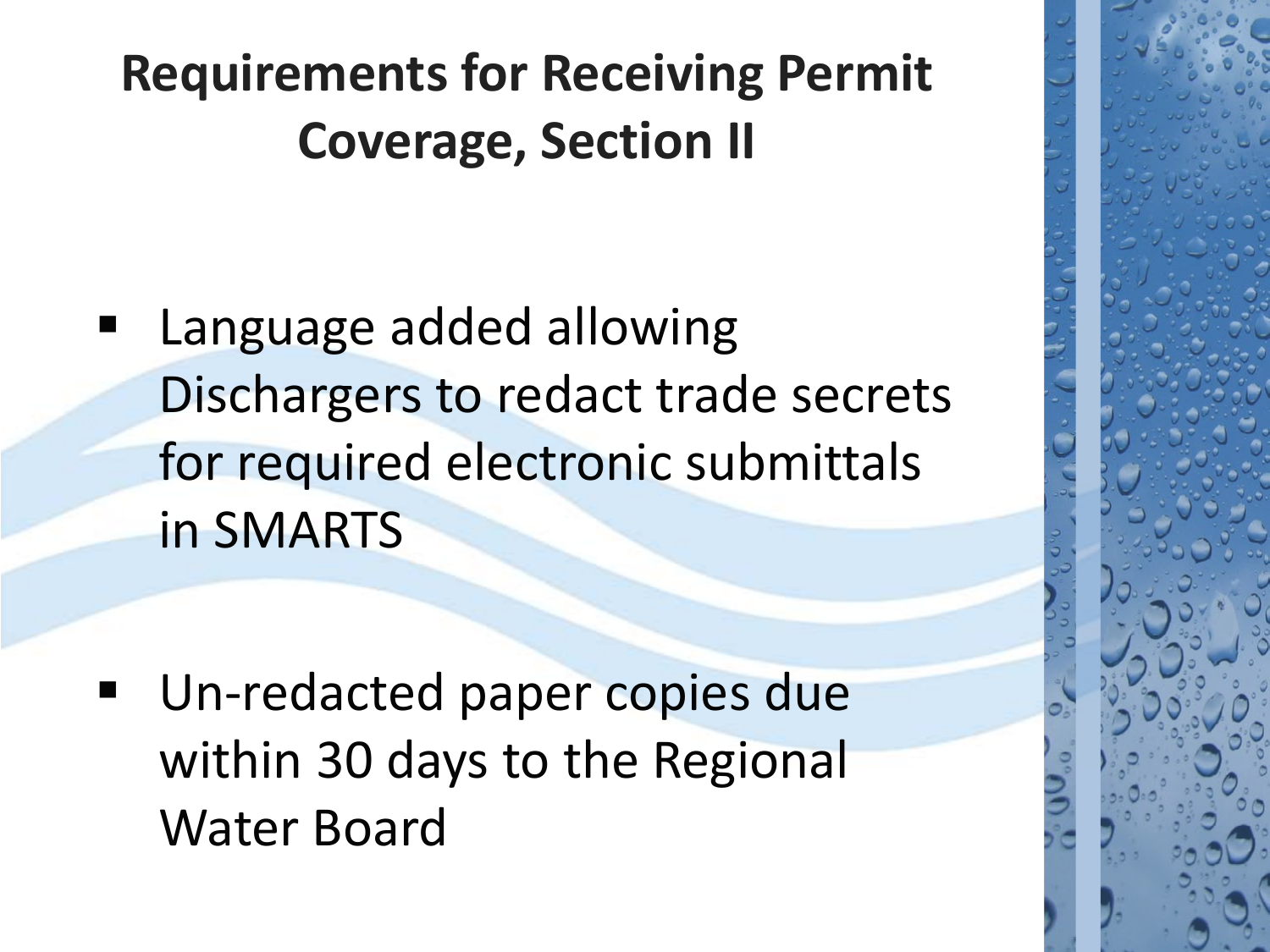## **Best Management Practices (BMPs) Section X.H**

**Ninimum BMPs have been** revised and Advanced BMPs added for consistency with U.S. EPA's measures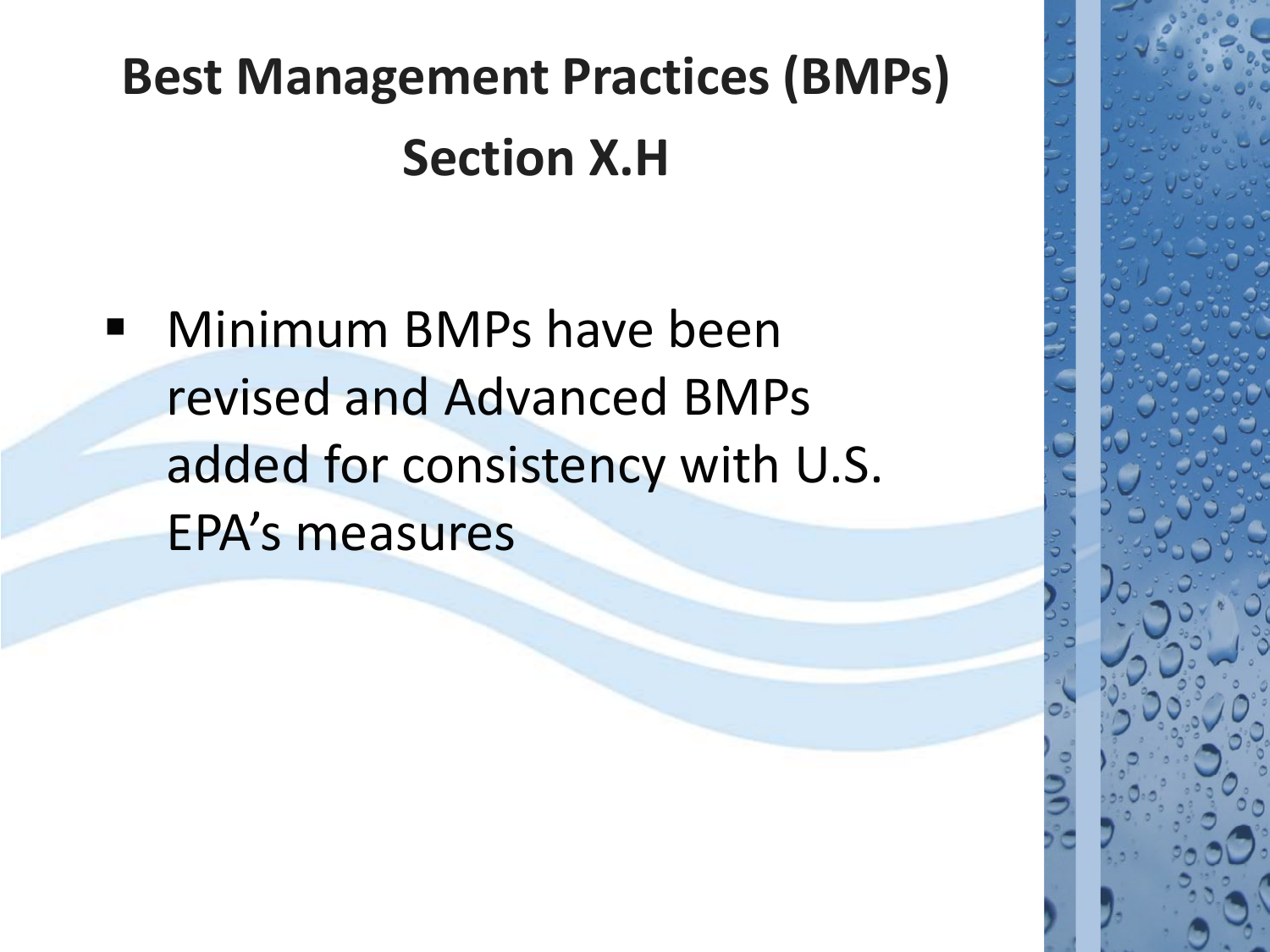## **Total Maximum Daily Loads (TMDLs) Section VIII**

 Implementation requirements to be included during future amendment of adopted permit (2 years after the adoption)

 Dischargers only required to comply with TMDLs after the adopted permit is amended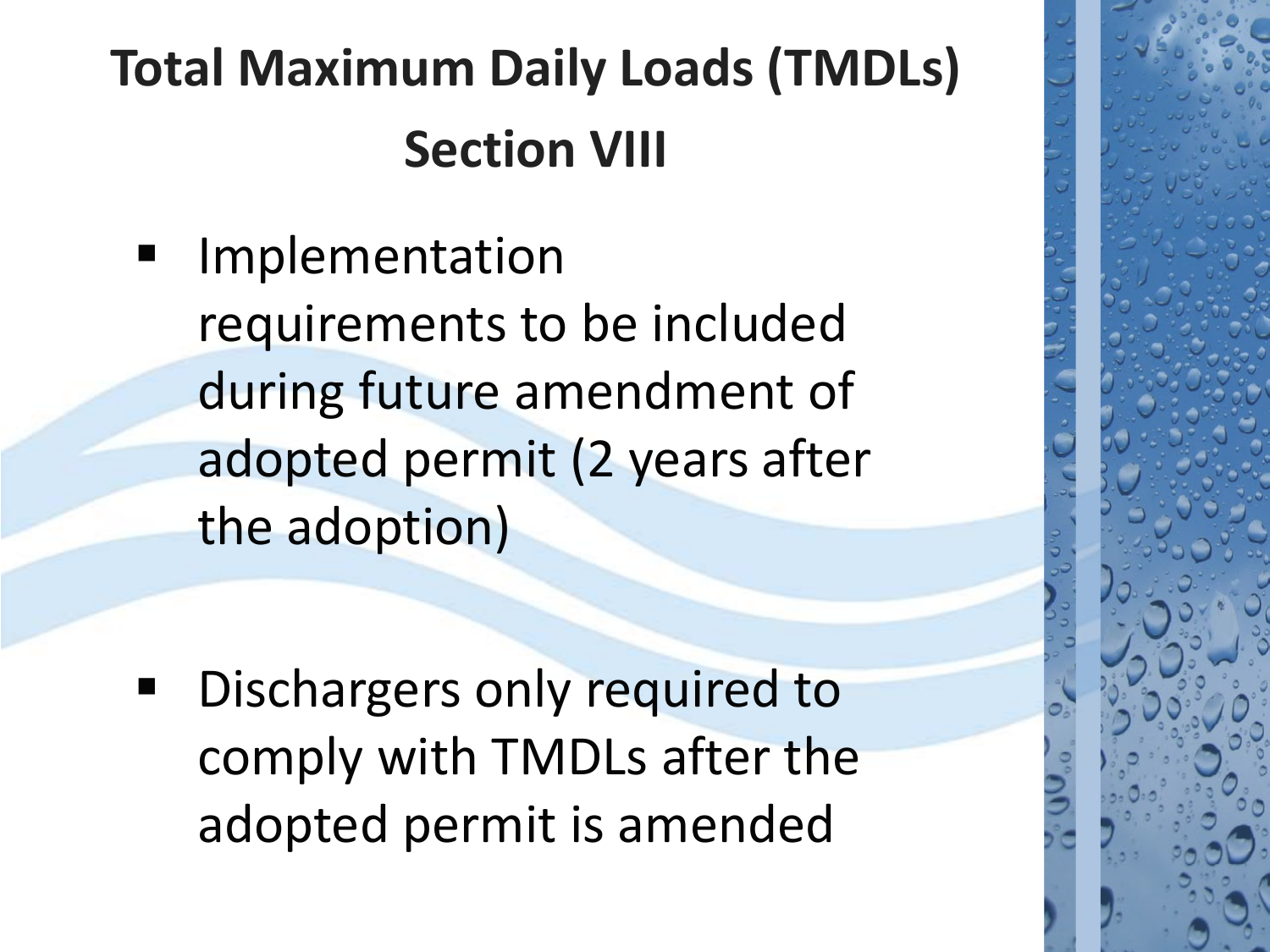## **Discharges Subject to 2012 California Ocean Plan Amendments, Section VIII.A**

 Applies only to Dischargers with direct outfalls to the ocean

 January 1, 2015 – A monitoring plan must be developed and implemented to obtain coverage under this permit

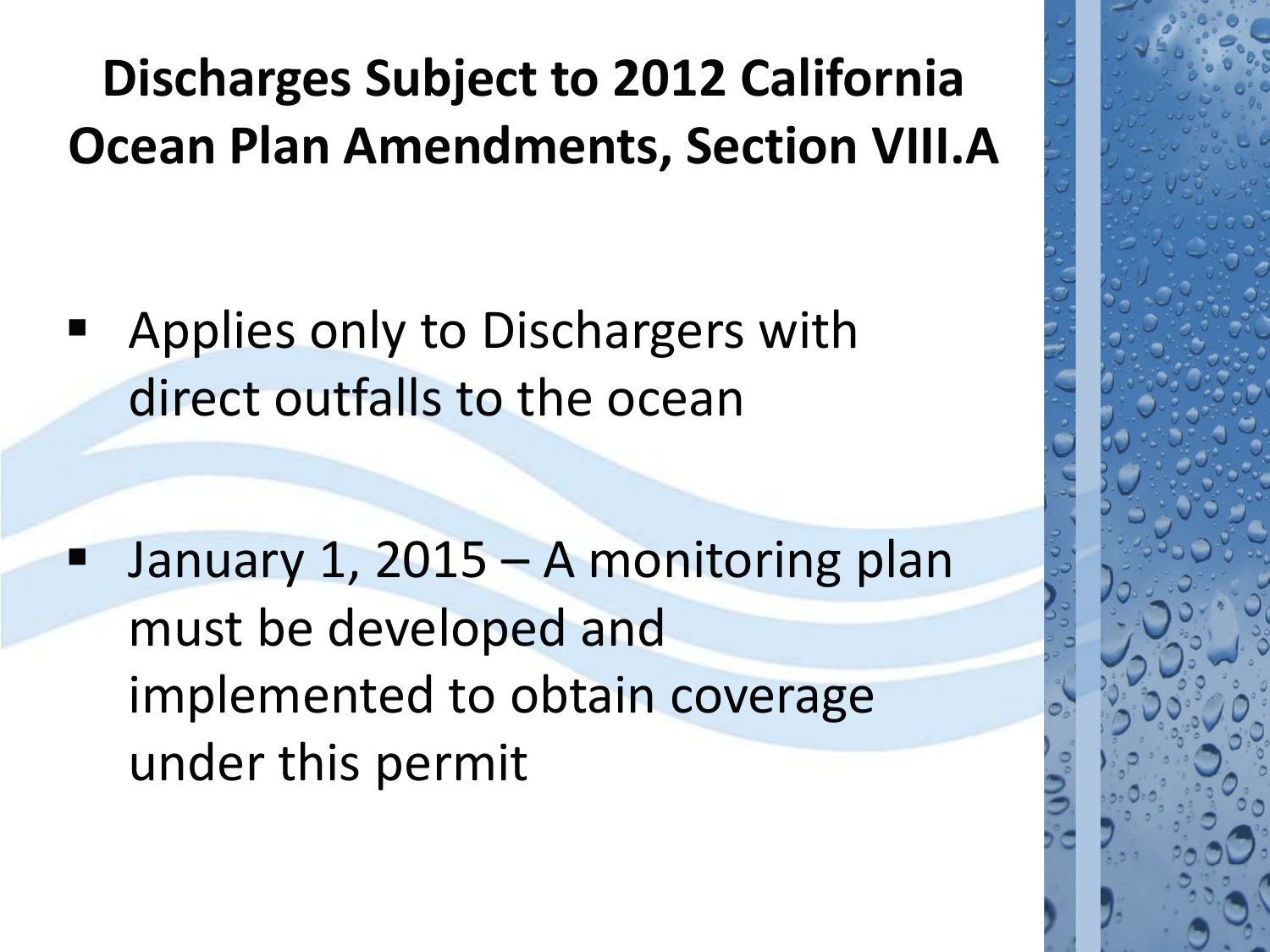## **Industrial Storm Water Practitioner (QISP), Section XI**

■ Only one type of QISP

 Dischargers with Level 1 are required to have a QISP

**EX Compliance Group Leaders are** required to be a QISP

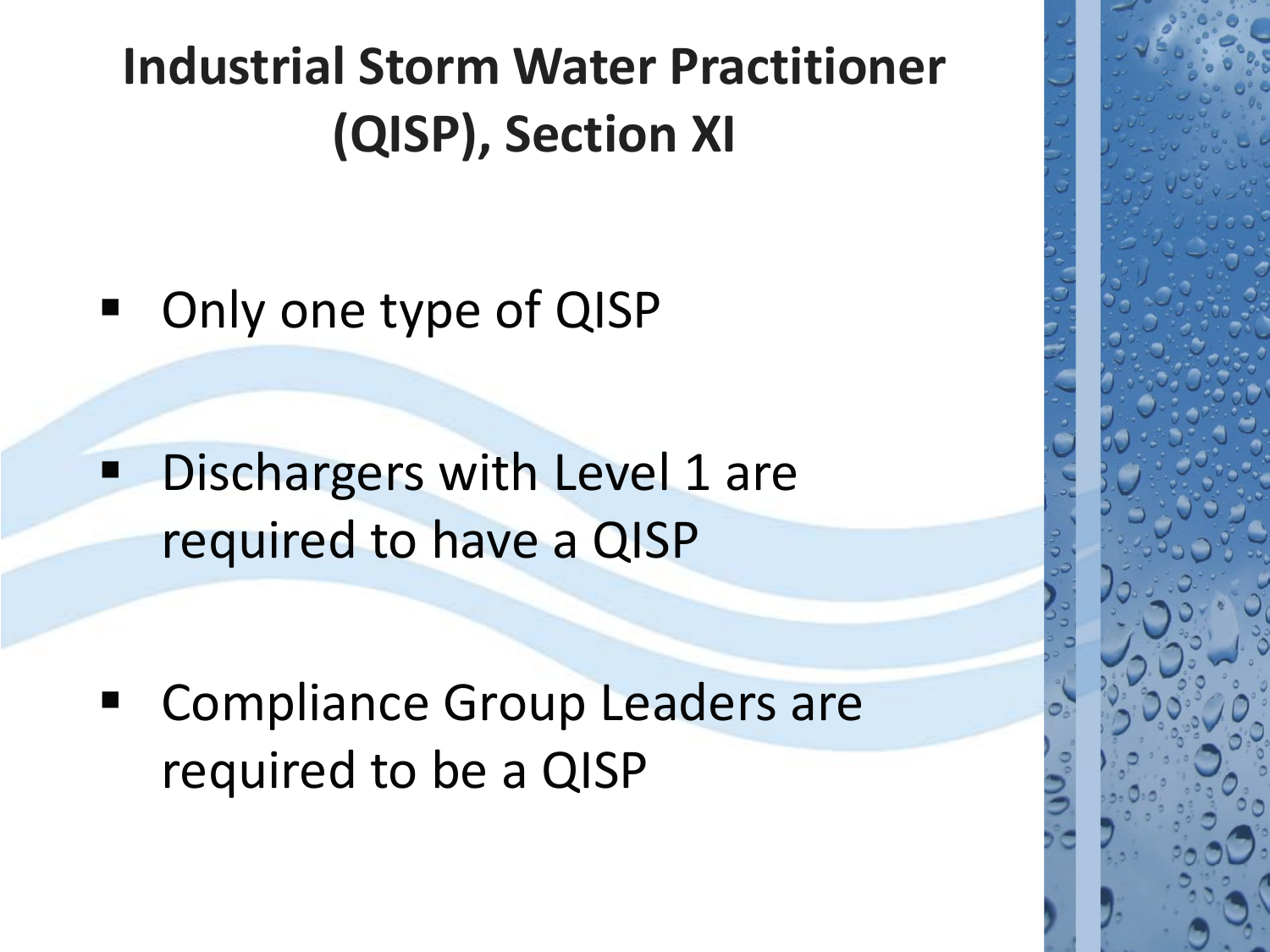**Training Qualifications for California licensed professional engineers and geologists** 

- **The term "Licensee" removed**
- Certain California-licensed professional engineers and geologists are eligible to complete self-guided QISP training only

Must register as a QISP in SMARTS

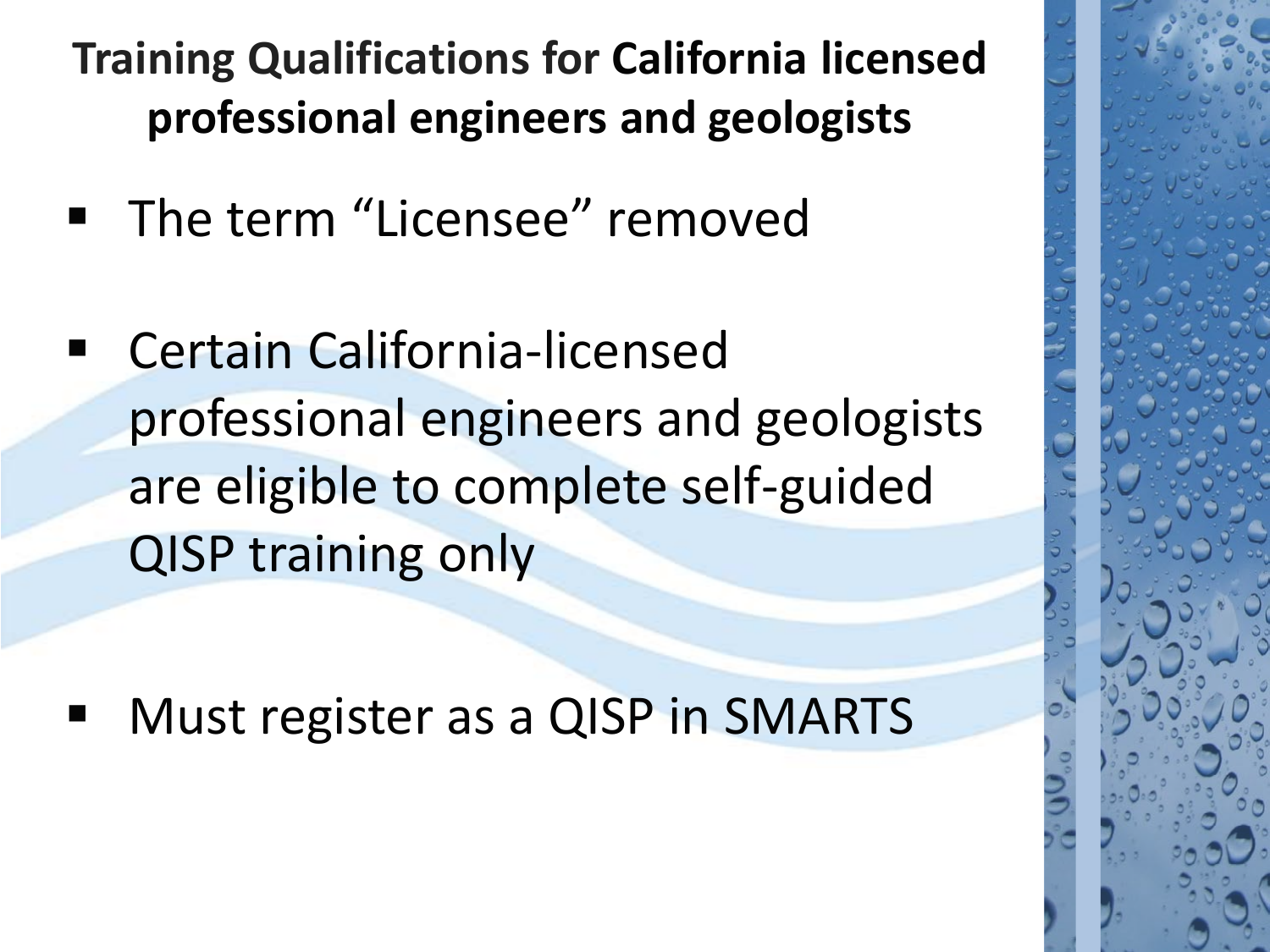## **Visual Observation Monitoring Requirements, Section XI.A**

- Monthly visual observation now includes quarterly authorized and unauthorized non-storm water discharges
- Pre-storm visual observations not required
- Storm water discharge visual observations only required during sampling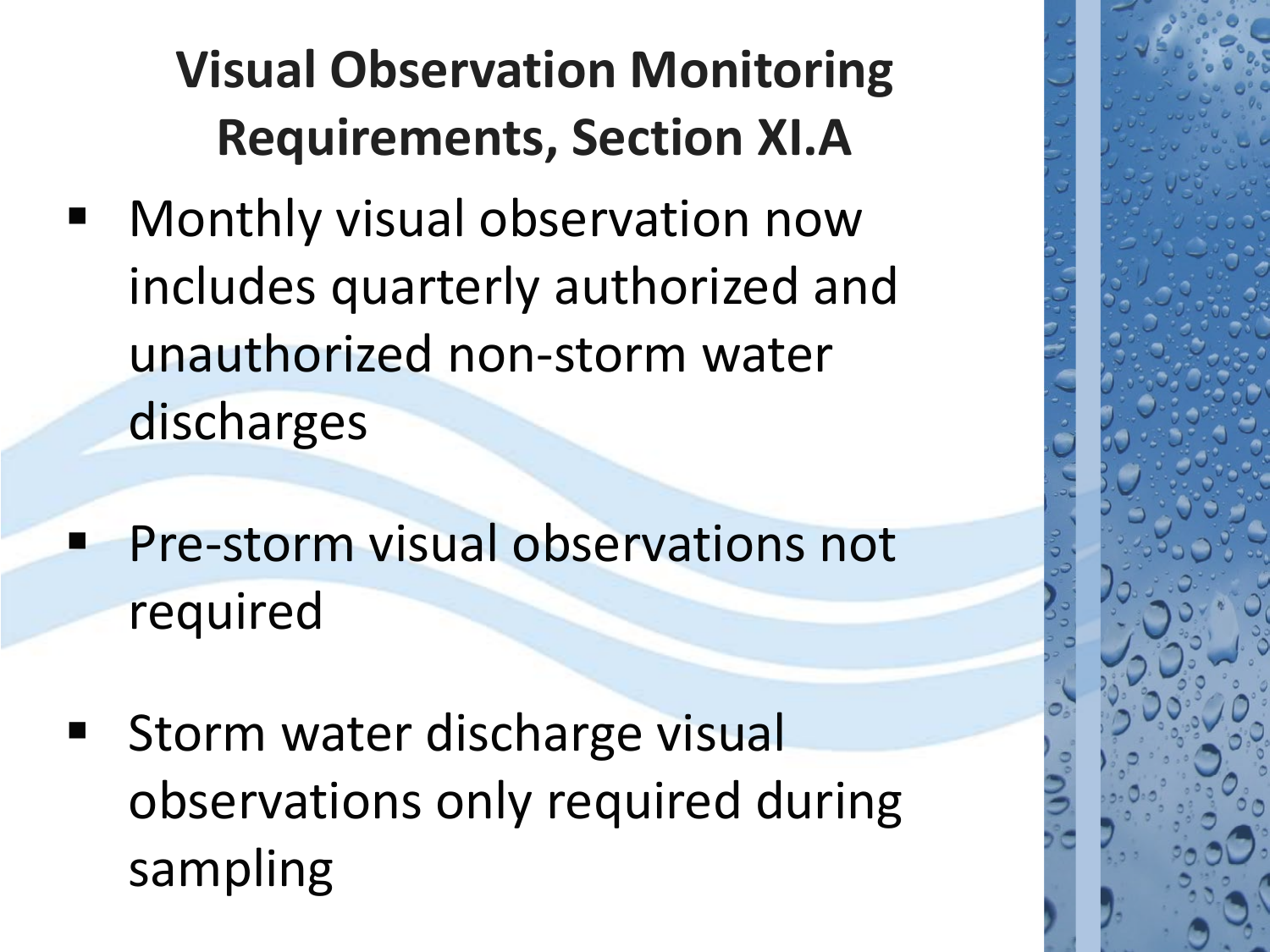Sampling frequency changed from quarterly to twice in first half of year (July  $1<sup>st</sup>$  – December 31st) and twice in second half of year (January  $1<sup>st</sup>$  – June 30th)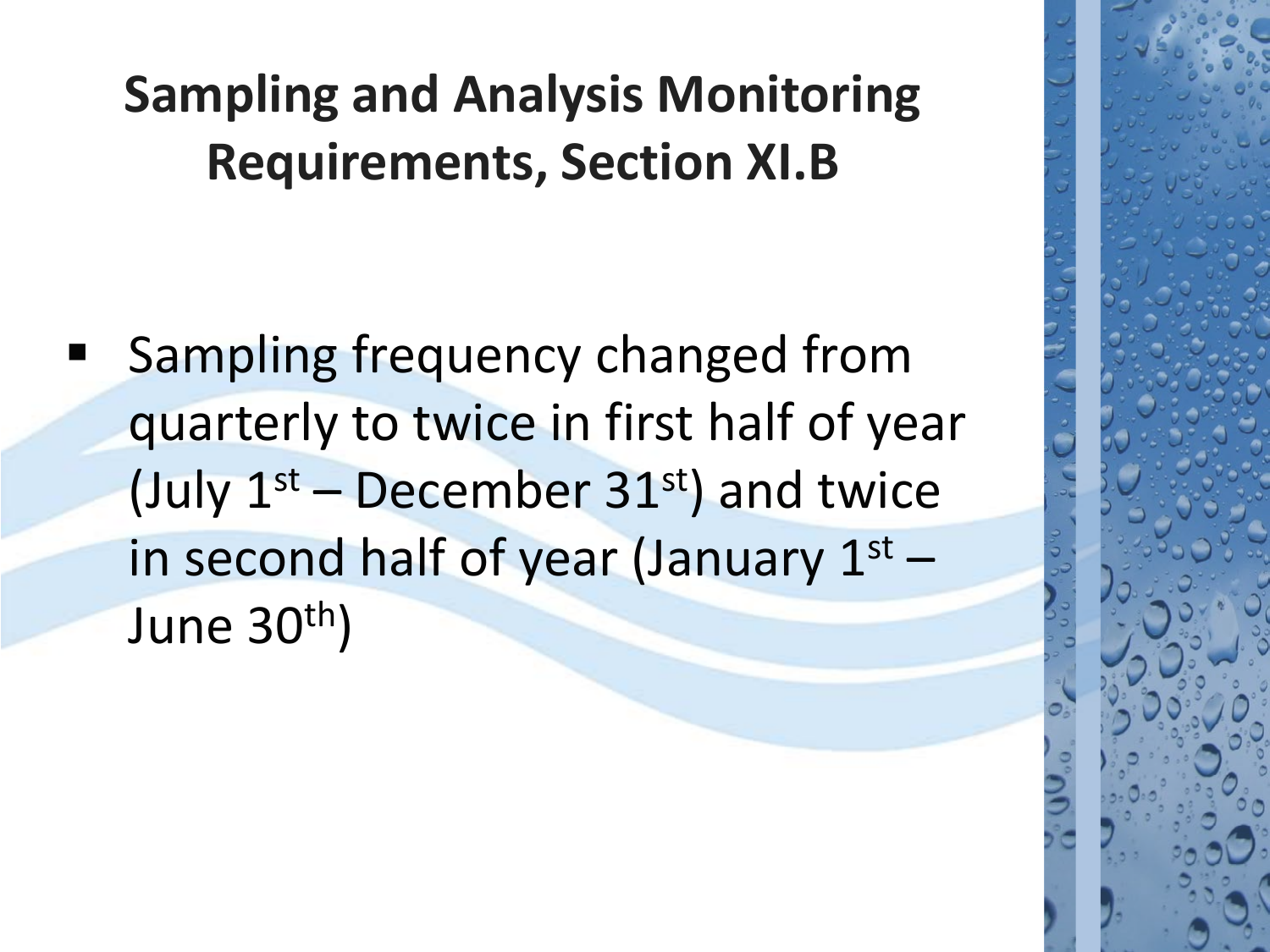- Revised definition of Qualifying Storm Event (QSE)
	- Rain gauge not required
	- -"Dry weather" interval decreased from 72 hours to 48 hours

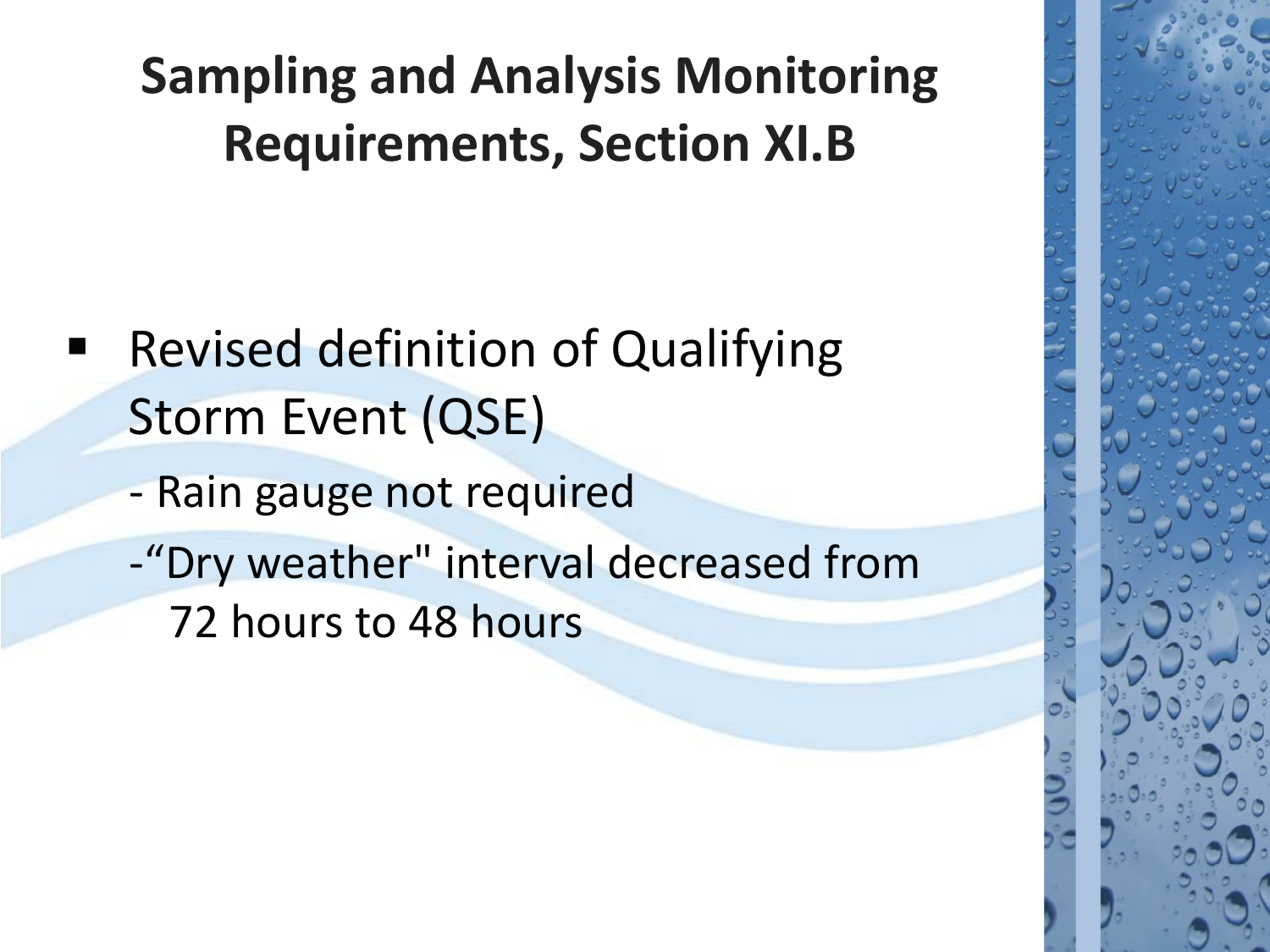Average Numeric Action Level (NAL) for pH removed

 Option for most Dischargers to initially screen for pH using litmus paper or test kits

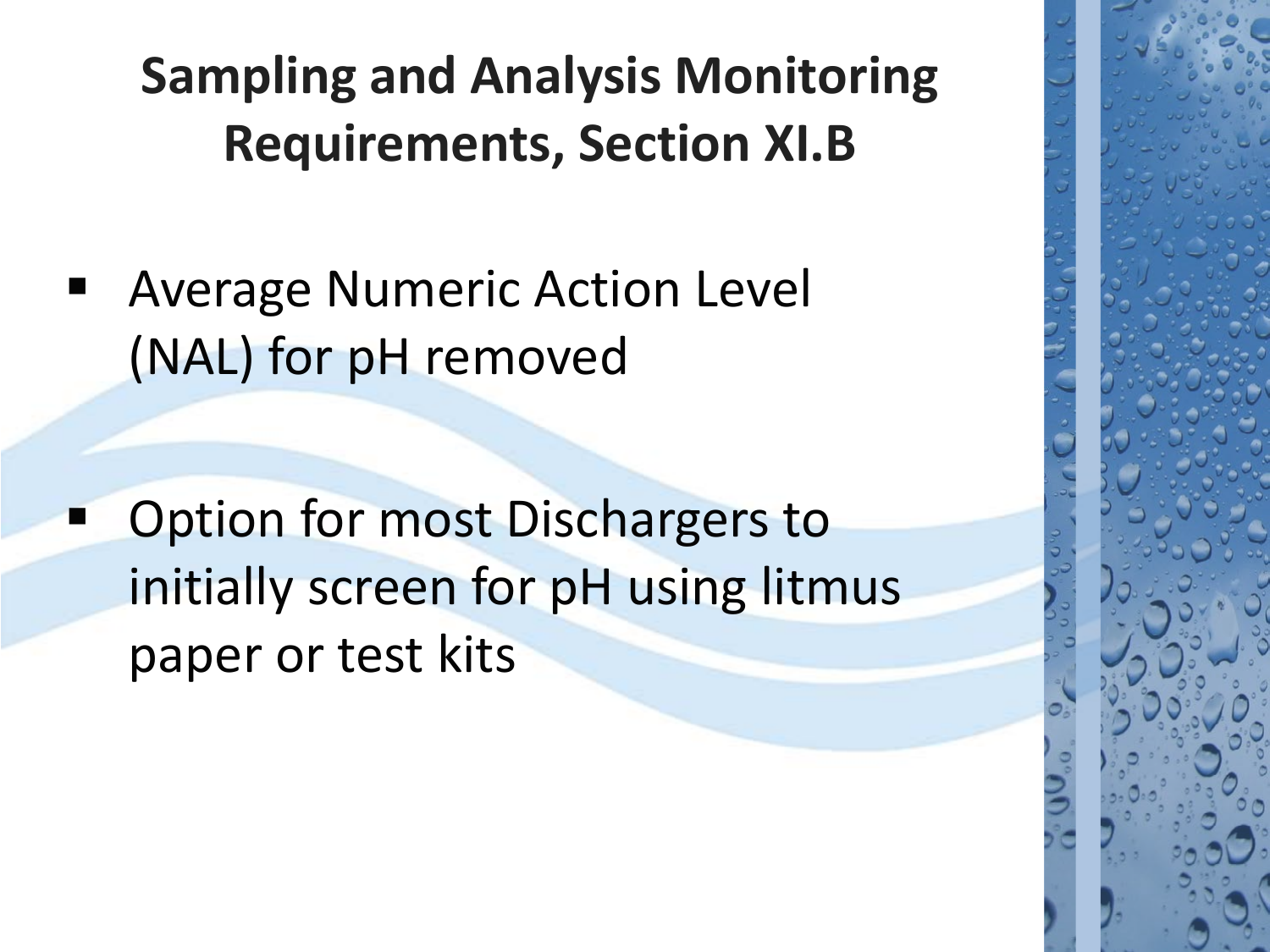- Representative Sampling Reduction replaces Sample Location Reduction
- Representative Sampling Reduction justification required in Monitoring Implementation Plan

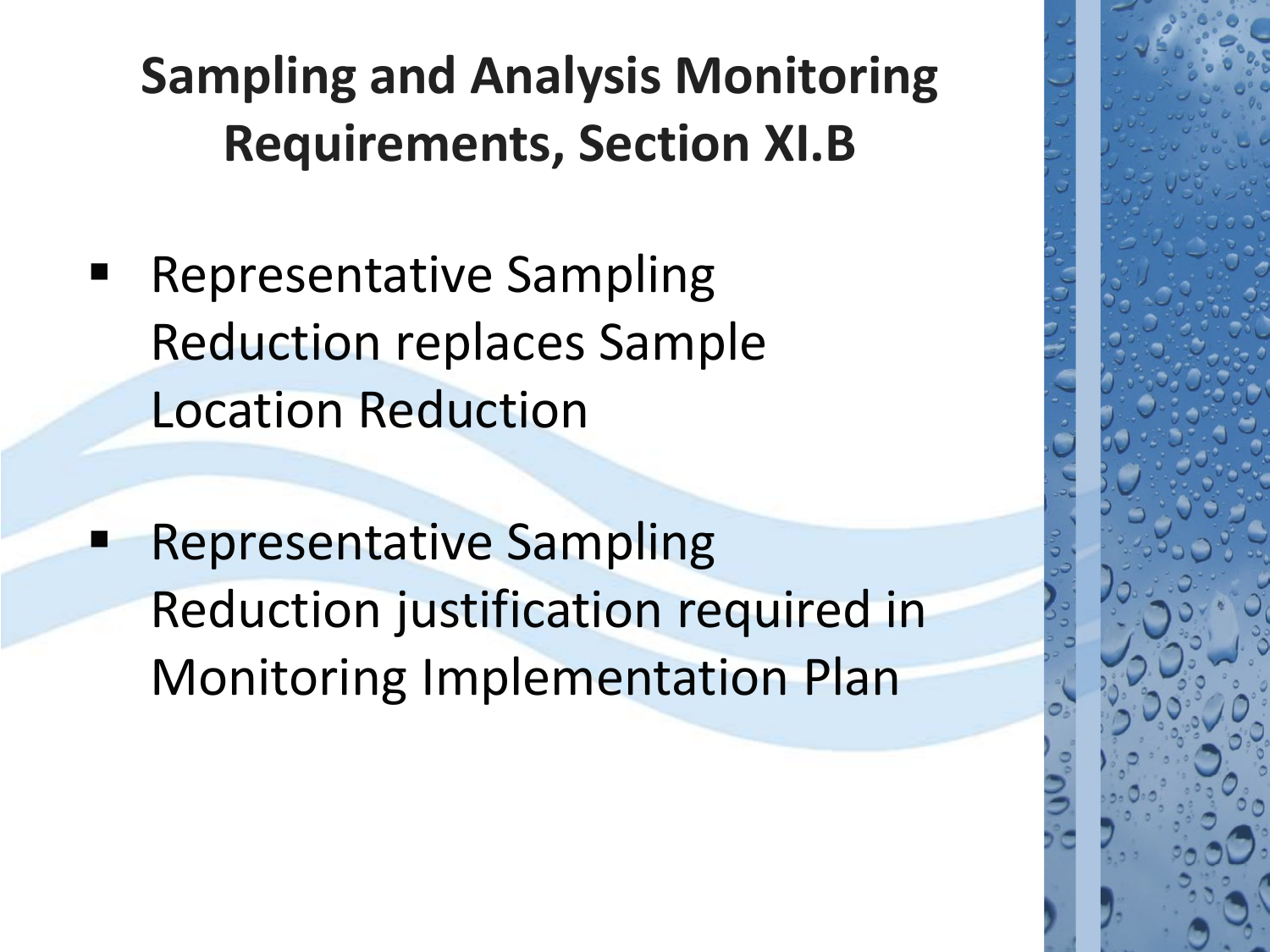- Qualified Combined Samples justification is now required in the Monitoring Implementation Plan
- **Sampling Frequency Reduction** eligibility decreased from 8 to 4 consecutive sampled QSEs below NALs
- Frequency reduction is 2 samples per year

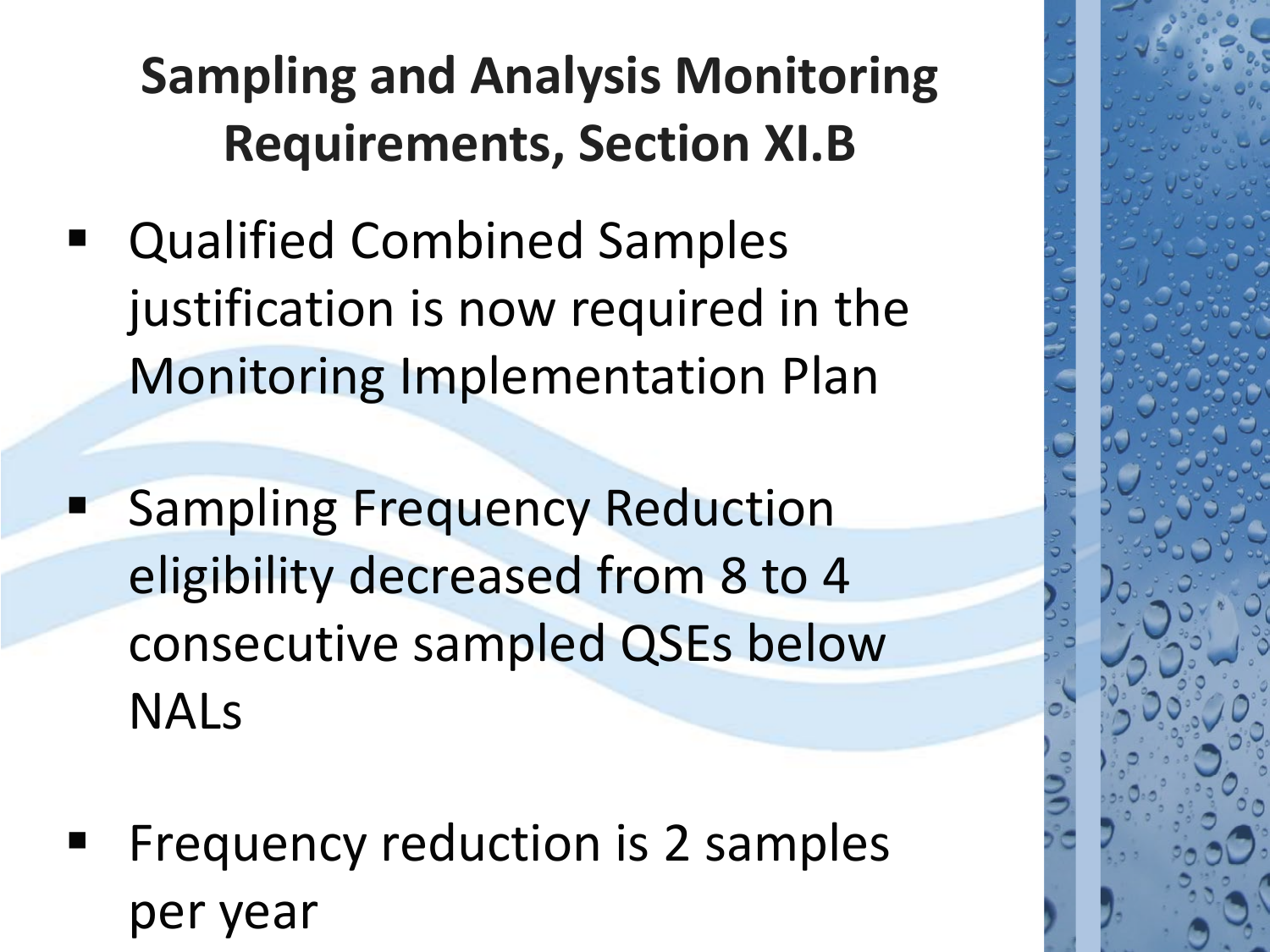- NALs applicable on permit effective date
- Status changes on July 1<sup>st</sup> of each year
- Level 1 ERA Report date extended to January 1<sup>st</sup> (previously required 60 days after status change)

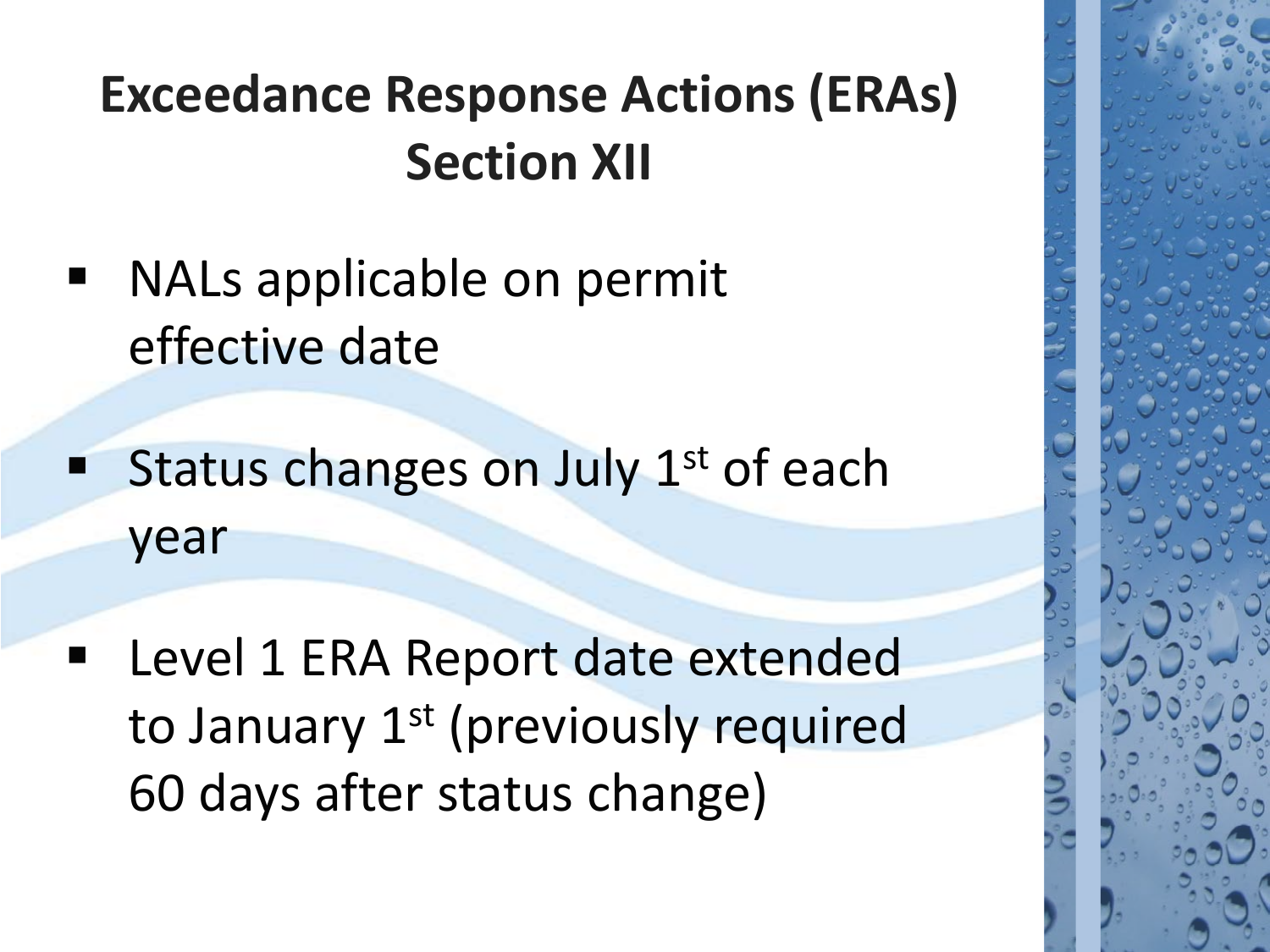- Added Level 2 ERA Action Plan (due January 1st)
- **Level 2 ERA Technical Report** (due January  $1<sup>st</sup>$  of next year)
- **EXA Demonstrations** combined into one Level 2 ERA Technical Report

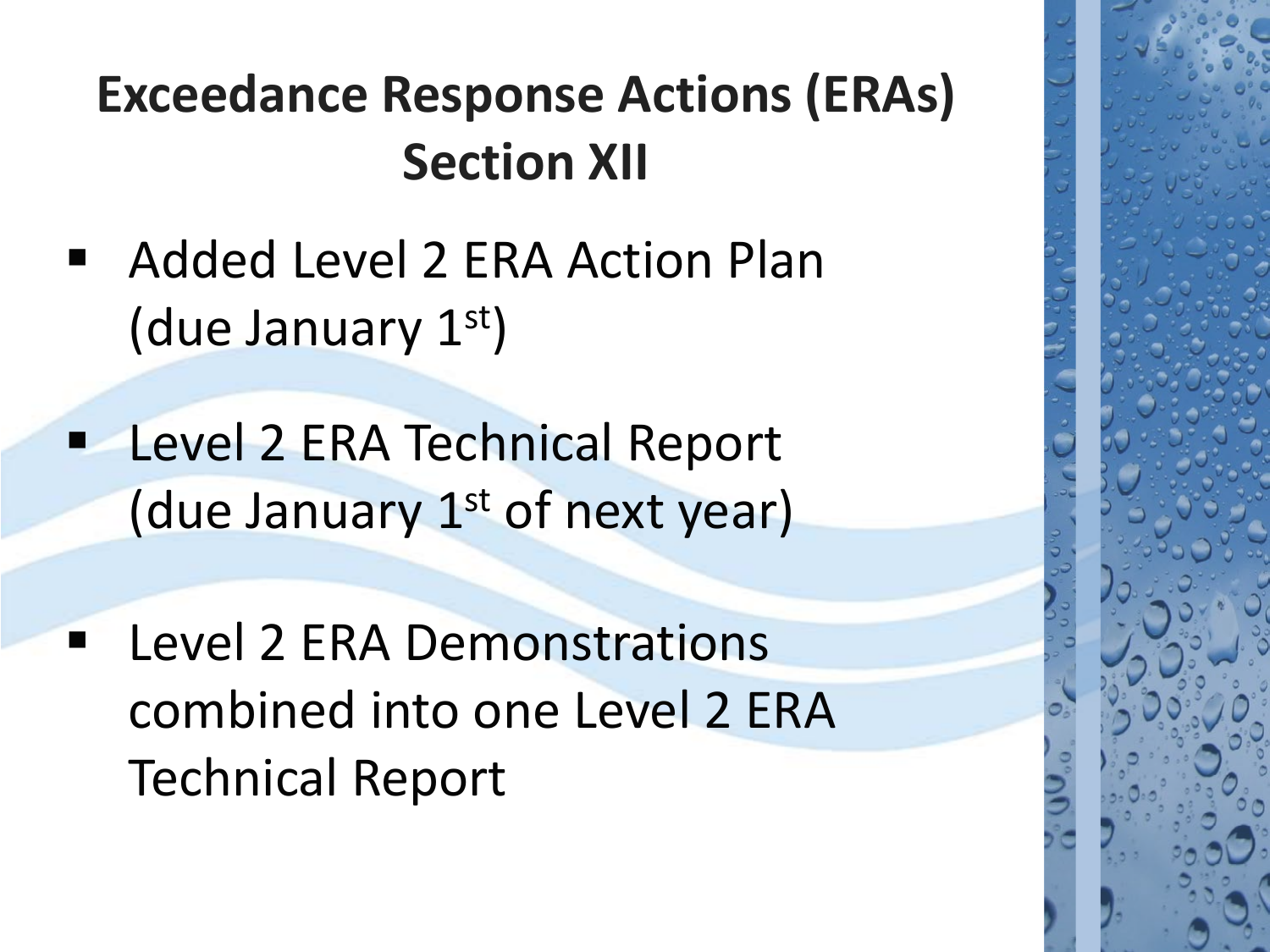BAT/BCT Compliance Demonstration is now the Industrial Activity BMPs Technical Report (exceed or not exceed future NALs)

 Discharger can submit Level 2 ERA Action Plans and Technical Reports any time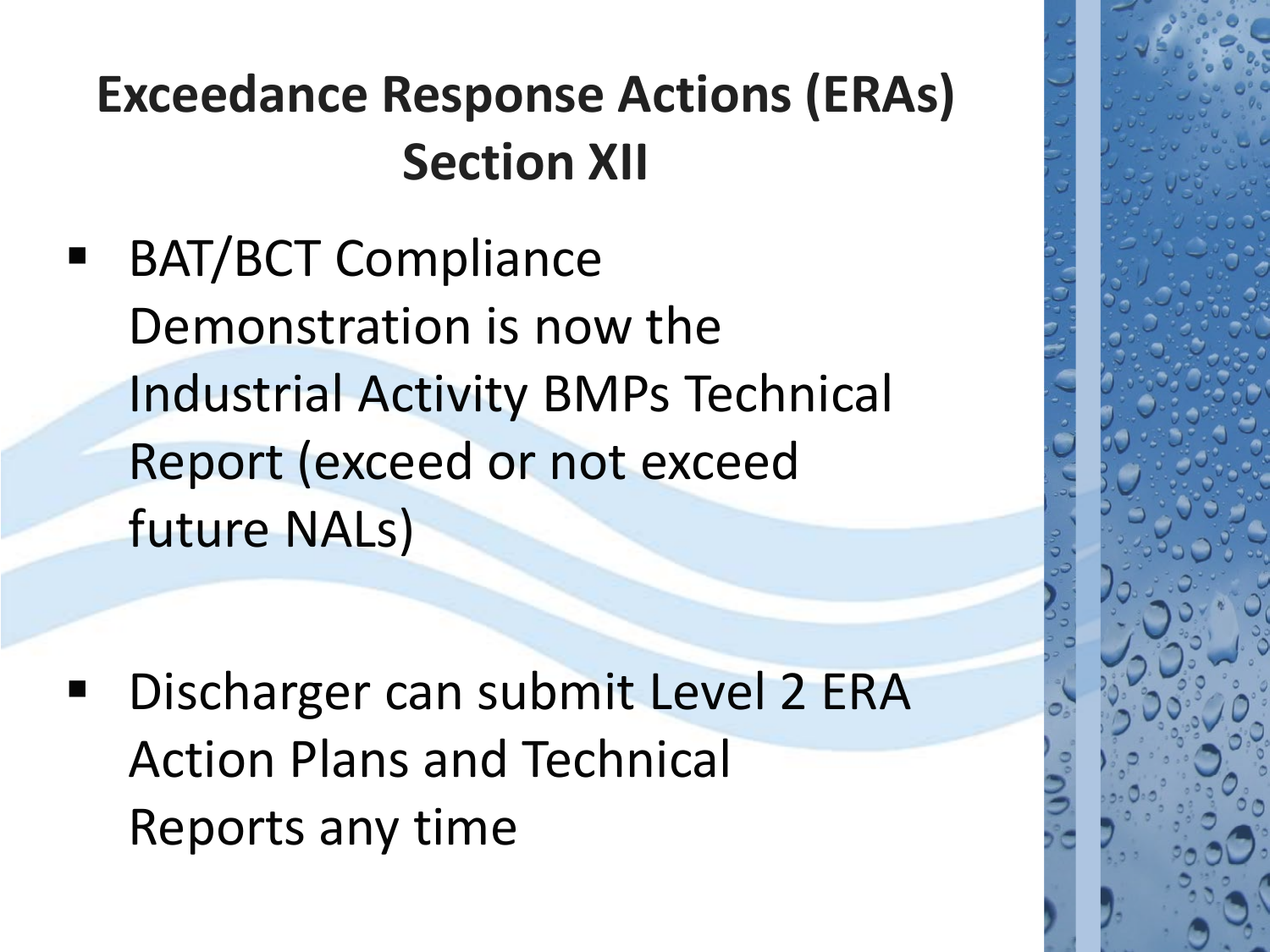- **Dischargers with Level 2 status** eligible for Baseline status if:
	- Industrial Activity BMPs Technical Report is submitted

and

- Sampling from 4 consecutive quarters demonstrates elimination of future NAL exceedances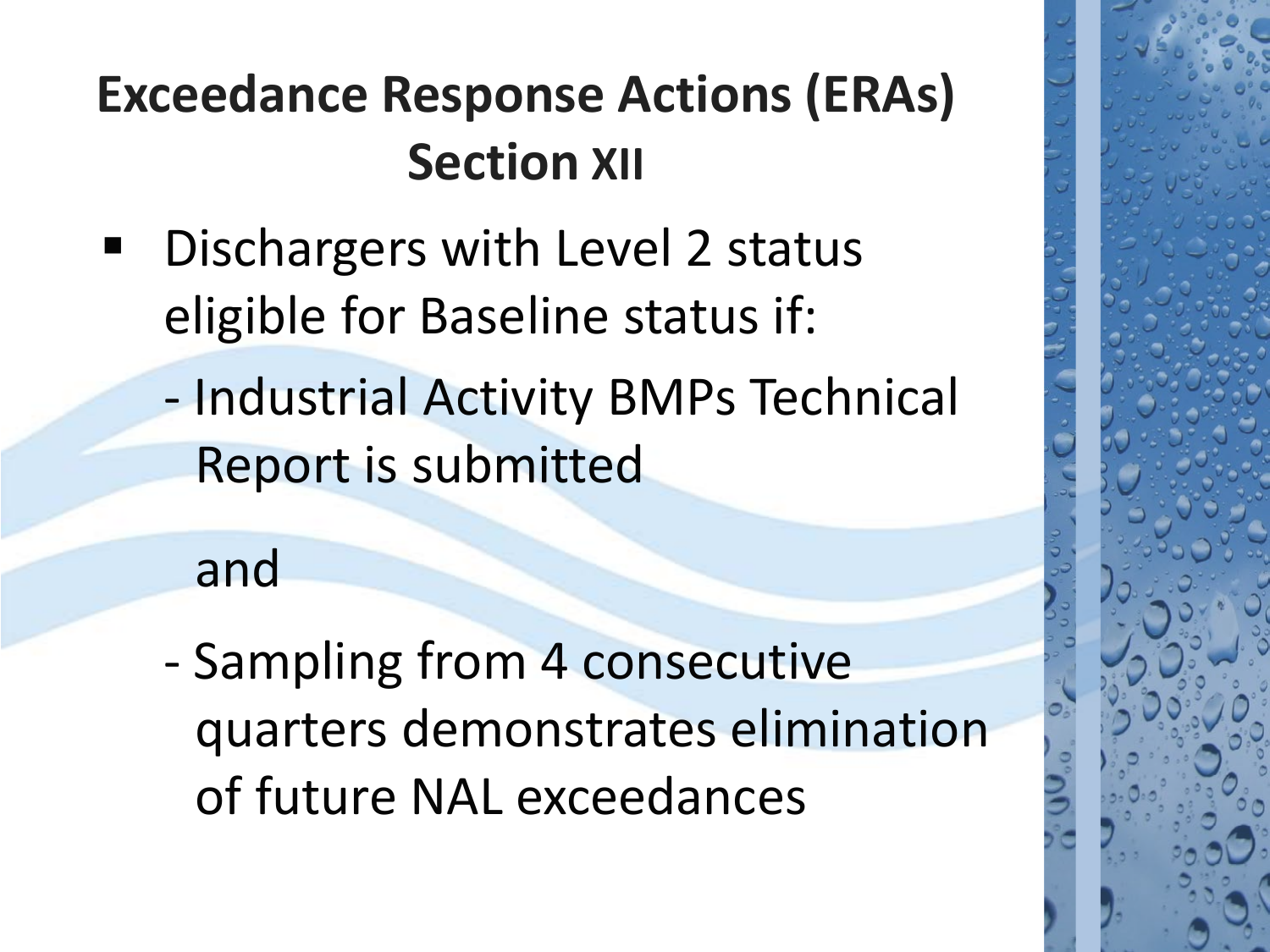BMP Implementation Extension Request replaced by Level 2 ERA Implementation Extension (6 months automatic extension)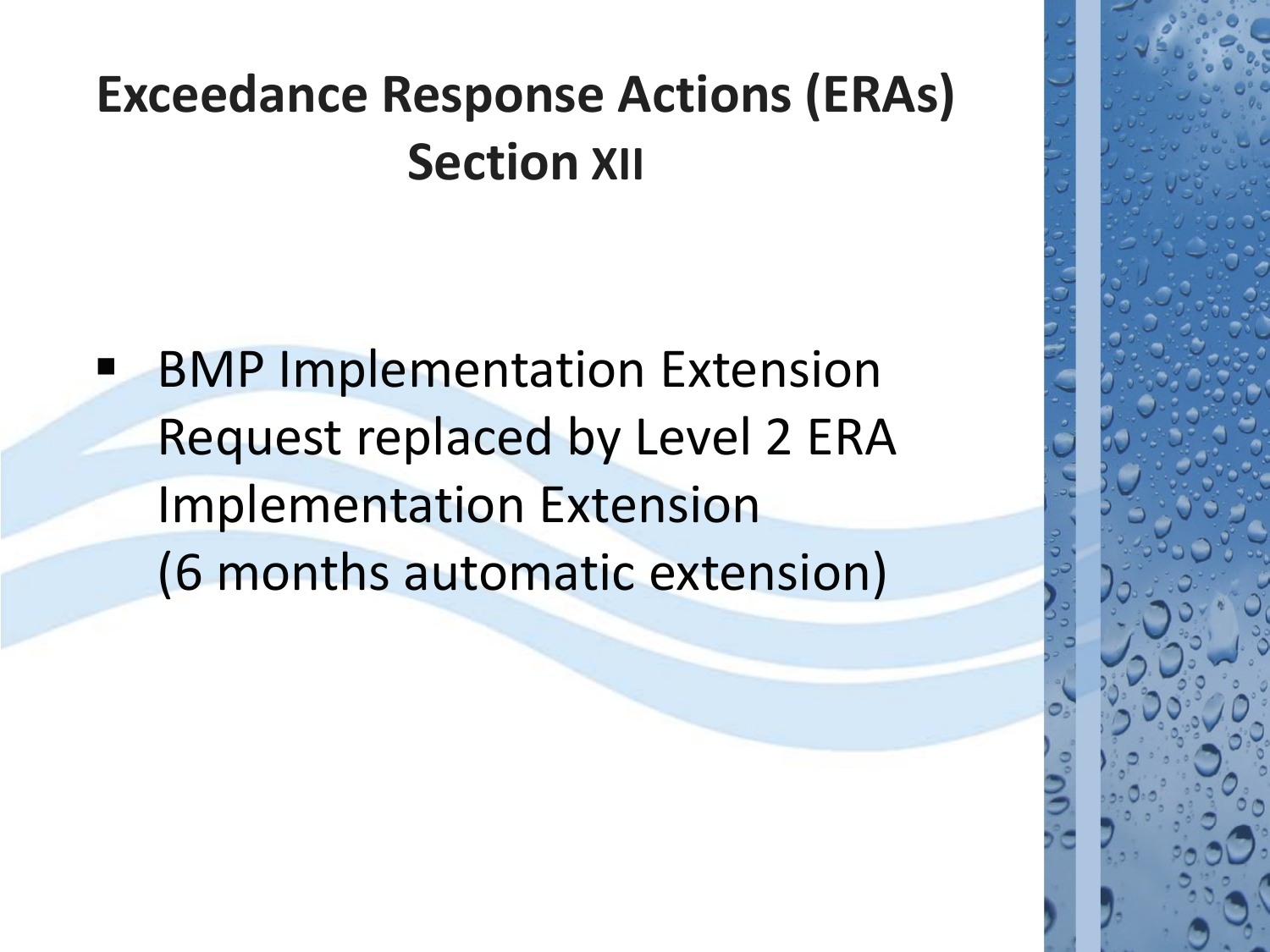## **Compliance Groups and Compliance Group Leaders Section XIV**

- One Compliance Group type
- Compliance Group leaders must prepare site-specific Level 2 ERA Technical Reports (consolidated Level 2 reports were previously proposed)
- **Reduction in sampling two QSEs per year**
- Sampling Frequency Reduction (SFR) one QSE per year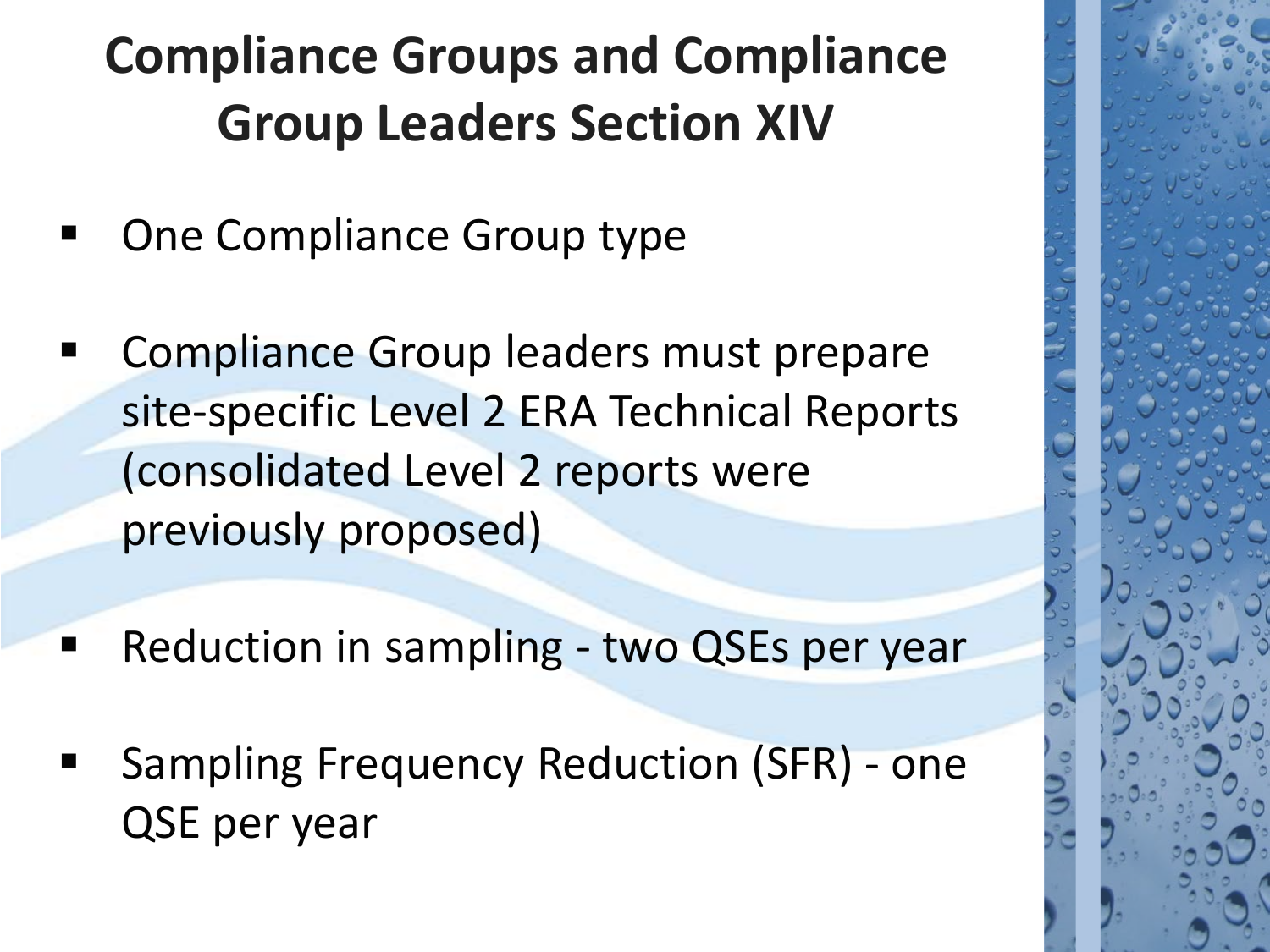## **Other Changes**

- Annual reporting consists of a single compliance checklist
- QISP not required for preparation of initial No Exposure Certification or annual recertification
- Added Special Conditions (Part C) Requirements for Dischargers Claiming "No Discharge" Option in Notice of Non Applicability (No Discharge and hydrologically disconnected)